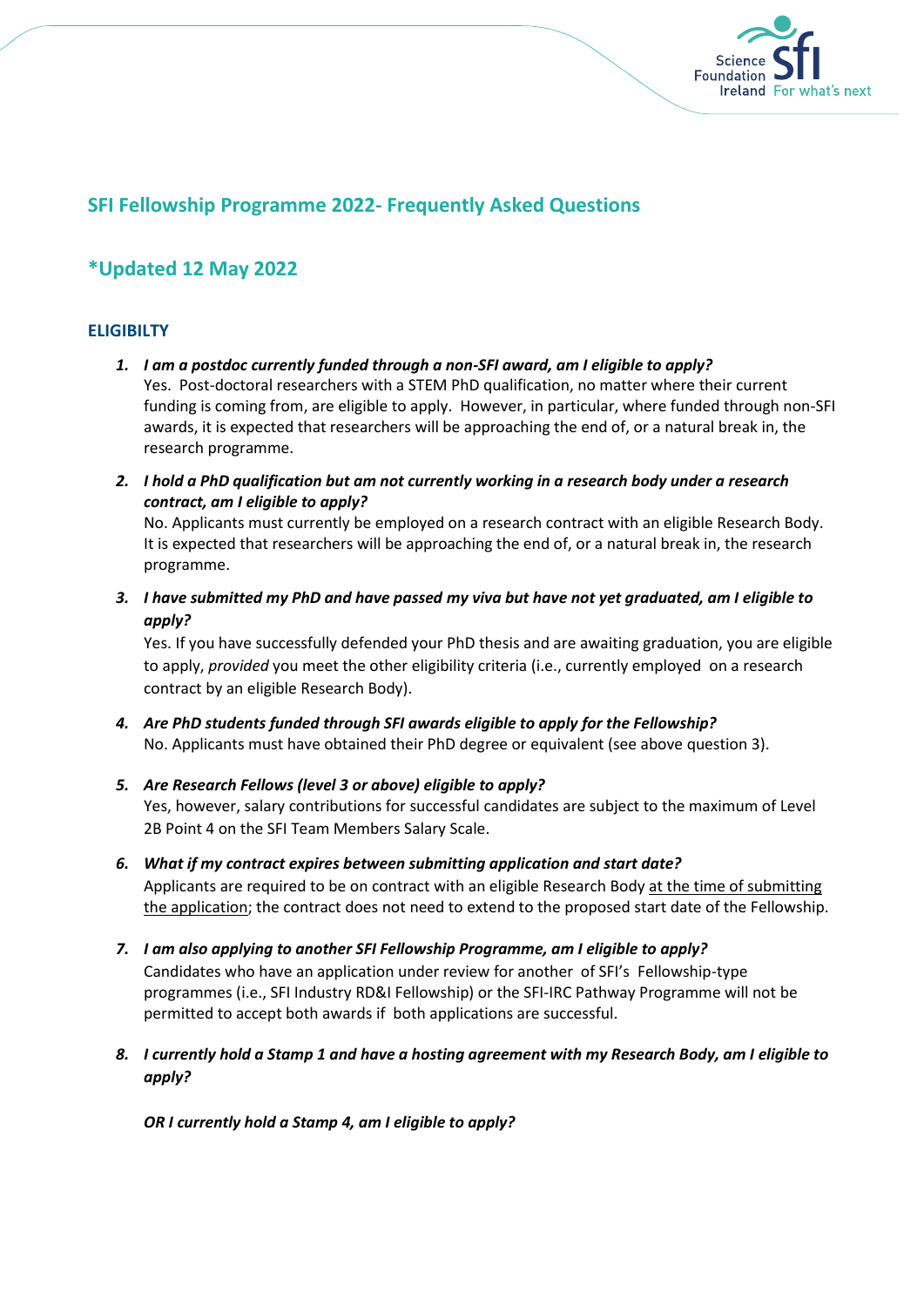

Applicants must have a right to work in Ireland with a work visa/ permit (if applicable) **for the duration** of the SFI Fellowship placement. As the Research Body will remain as your employer for the duration of the Fellowship, please contact the Human Resource department within your Research Body to discuss all issues concerning work permits and hosting agreements.

#### **DURATION**

#### *9. Will Fellowships be offered for a period of less than 24 months?*

Yes. Successful applicants will be offered a fellowship for a maximum period of 24 months. However, SFI are prepared to offer successful applicants a fellowship of lesser duration if the applicant prefers. The minimum duration of a fellowship position is 12 months.

- *10. What is the latest date that will be considered as a starting date for the Fellow?*  For this particular call, successful candidates will be expected to start their Fellowship Placement in early-September 2022
- 11. *Is the Fellowship only full-time? Can a person continue with their research activities on a parttime basis?*

The Fellowship is to be undertaken on a full-time basis. Successful candidates will not be permitted to continue with their research activities, or other non-Fellowship activities on a part-time basis.

#### **QUALIFICATIONS**

#### 12. *Will Fellows require specific qualifications to work in different SFI divisions?*

No. Candidates will be assessed for their suitability for the Fellowship using the selection criteria outlines in the Call Document (section 4). However, the skills, knowledge and/ or experience demonstrated by the successful candidate will be used to determine the initial placement within SFI.

13. *What organisations have the Fellows joined subsequent to completing the Fellowship Programme?* 

The SFI Fellowship Programme has proved very successful and on conclusion all Fellows have secured excellent positions within international funding agencies, research offices, academia and training & research centres. For specific examples of the career progression of SFI Fellows, please see the SFI [website.](https://www.sfi.ie/funding/funding-calls/sfi-fellowship-programme/)

### **GENERAL**

#### *14. Is there a requirement for a letter of support from the applicant's Research Body?*

No, a letter of support from the applicant's Research Body is not required for the 2022 call. The VP Research or their representative is required to sign off on the application form. Their signature confirms acceptance and agreement with the SFI grants and awards Terms and Conditions, that the Research Body ensures the applicant meets eligibility requirements and is supportive of the